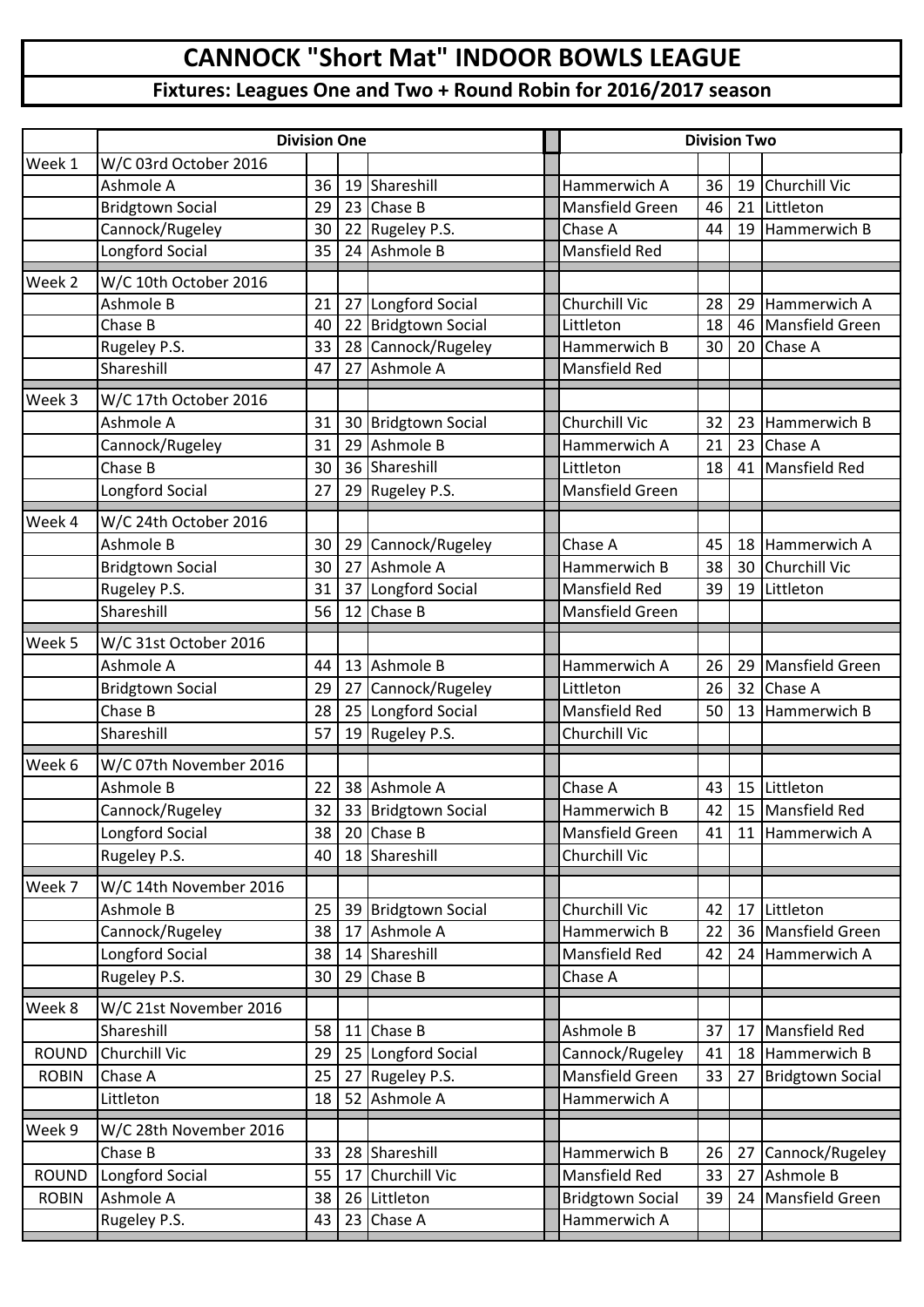|              | Week 10   W/C 05th December 2016   |          |    |                              |                              |          |              |                               |
|--------------|------------------------------------|----------|----|------------------------------|------------------------------|----------|--------------|-------------------------------|
|              | Chase B                            | 53       |    | 14 Churchill Vic             | Ashmole B                    | 34       | 24           | Hammerwich B                  |
| <b>ROUND</b> | Longford Social                    | 25       | 28 | Shareshill                   | <b>Mansfield Red</b>         | 19       | 38           | Cannock/Rugeley               |
| <b>ROBIN</b> | Littleton                          | 31       | 33 | Chase A                      | Hammerwich A                 | 30       | 29           | Mansfield Green               |
|              | Rugeley P.S.                       | 26       |    | 31 Ashmole A                 | <b>Bridgtown Social</b>      |          |              |                               |
| Week 11      | W/C 12th December 2016             |          |    |                              |                              |          |              |                               |
|              | <b>Churchill Vic</b>               | 20       |    | 35 Chase B                   | Cannock/Rugeley              | 31       | 29           | Mansfield Red                 |
| <b>ROUND</b> | Shareshill                         | 35       |    | 25 Longford Social           | Hammerwich B                 | 34       | 25           | Ashmole B                     |
| <b>ROBIN</b> | Ashmole A                          | 34       |    | 22 Rugeley P.S.              | Mansfield Green              | 35       | 21           | Hammerwich A                  |
|              | Chase A                            | 42       |    | 20 Littleton                 | <b>Bridgtown Social</b>      |          |              |                               |
|              | Week 12   W/C 19th December 2016   |          |    |                              |                              |          |              |                               |
|              | Longford Social                    | 40       |    | 18 Chase B                   | Ashmole B                    | 25       | 27           | Cannock/Rugeley               |
| <b>ROUND</b> | Shareshill                         | 49       | 16 | <b>Churchill Vic</b>         | <b>Mansfield Red</b>         | 41       | 23           | Hammerwich B                  |
| <b>ROBIN</b> | Chase A                            | 24       | 25 | Ashmole A                    | Hammerwich A                 | 26       | 36           | <b>Bridgtown Social</b>       |
|              | Rugeley P.S.                       | 43       | 15 | Littleton                    | Mansfield Green              |          |              |                               |
|              |                                    |          |    |                              |                              |          |              |                               |
| Week 13      | W/C 26th December 2016             |          |    |                              |                              |          |              |                               |
|              | <b>CHRISTMAS NO FIXTURE</b>        |          |    |                              |                              |          |              |                               |
|              |                                    |          |    |                              |                              |          |              |                               |
|              |                                    |          |    |                              |                              |          |              |                               |
|              |                                    |          |    |                              |                              |          |              |                               |
|              | Week 14   W/C 02nd January 2017    |          |    |                              |                              |          |              |                               |
|              |                                    |          |    |                              |                              |          |              |                               |
|              | <b>NEW YEAR NO FIXTURE</b>         |          |    |                              |                              |          |              |                               |
|              |                                    |          |    |                              |                              |          |              |                               |
|              |                                    |          |    |                              |                              |          |              |                               |
| Week 15      | W/C 09th January 2017              |          |    |                              |                              |          |              |                               |
|              | Chase B                            | 25       |    | 39 Longford Social           | Cannock/Rugeley              | 39       |              | 24 Ashmole B                  |
| <b>ROUND</b> | Churchill Vic                      | 22       |    | 36 Shareshill                | Hammerwich B                 | 37       | 27           | Mansfield Red                 |
| <b>ROBIN</b> | Ashmole A                          | 34       |    | 17 Chase A                   | <b>Bridgtown Social</b>      | 43       |              | 15 Hammerwich A               |
|              | Littleton                          |          |    | 18 47 Rugeley P.S.           | <b>Mansfield Green</b>       |          |              |                               |
| Week 16      | W/C 16th January 2017              |          |    |                              |                              |          |              |                               |
|              |                                    |          |    |                              |                              |          |              |                               |
|              | Open Week for re-arranged matches  |          |    |                              |                              |          |              |                               |
|              |                                    |          |    |                              |                              |          |              |                               |
|              |                                    |          |    |                              |                              |          |              |                               |
| Week 17      | W/C 23rd January 2017              |          |    | <b>Quarter Finals</b>        | <b>At Neutral Venues</b>     |          |              |                               |
|              |                                    |          |    |                              |                              |          |              |                               |
| <b>ROUND</b> | <b>Bridgtown Social</b>            | 32       |    | 35 Longford Social           | <b>Mansfield Green</b>       | 25       | 44           | Shareshill                    |
| <b>ROBIN</b> | Cannock/Rugeley                    | 36       |    | 24 Ashmole B                 | Rugeley P.S.                 | 16       | 42           | Ashmole A                     |
|              |                                    |          |    |                              |                              |          |              |                               |
| Week 18      | W/C 30th January 2017              |          |    |                              |                              |          |              |                               |
|              | Ashmole A                          | 43       | 19 | Cannock/Rugeley              | Hammerwich A                 | 22       | 29           | <b>Mansfield Red</b>          |
|              | <b>Bridgtown Social</b>            | 38       |    | 18 Ashmole B                 | Littleton                    | 14       | $\mathbf{0}$ | Churchill Vic*                |
|              | Chase B                            | 31       |    | 24 Rugeley P.S.              | Mansfield Green              | 42       | 27           | Hammerwich B                  |
|              | Shareshill                         | 43       | 13 | Longford Social              | Chase A                      |          |              |                               |
|              |                                    |          |    |                              |                              |          |              |                               |
|              |                                    |          |    |                              |                              |          |              |                               |
|              | W/C 06th February 2017             |          |    |                              |                              |          |              |                               |
|              | Ashmole A                          | 29       |    | 23 Longford Social           | Churchill Vic                | 31       | 19           | Chase A                       |
| Week 19      | <b>Bridgtown Social</b><br>Chase B | 29<br>34 | 23 | Rugeley P.S.<br>23 Ashmole B | Littleton<br>Mansfield Green | 27<br>37 | 26<br>29     | Hammerwich B<br>Mansfield Red |